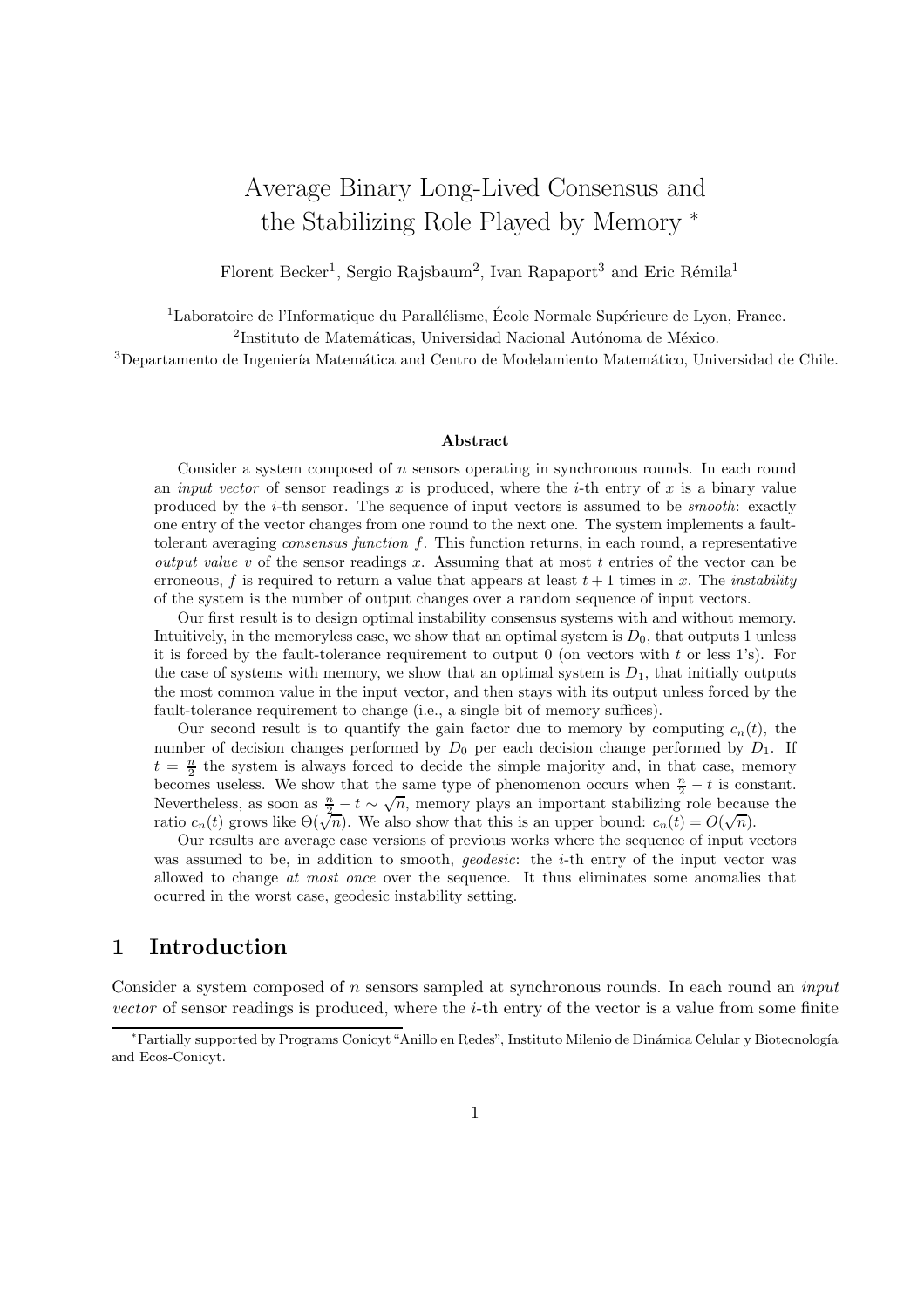set  $V$  produced by the  $i$ -th sensor. To simplify the presentation, the sampling interval is assumed to be short enough, to guarantee that the sequence of input vectors is smooth: exactly one entry of a vector changes from one round to the next one.

There are situations where, for fault-tolerant purposes, all sensors are placed in the same location. Ideally, in such cases, all sensor readings should be equal. But this is not always the case; discrepancies may arise due to differences in sensor readings or to malfunction of some sensors. Thus, the system must implement some form of fault-tolerant averaging *consensus function*  $f$ , that returns a representative *output value v* of the sensor readings x. Assuming that at most t entries of a vector x can be erroneous, f is required to return a value that appears at least  $t + 1$  times in x.

A natural function  $f$  is the one that returns the most common value of vector  $x$ . However, the *instability* of such function is high. In fact, as the next example shows  $(n = 5 \text{ and } t = 1)$ , the output value computed by this  $f$  could change from one round to the next one unnecessarily often:

inputs: 
$$
00011 \rightarrow 10011 \rightarrow 10010 \rightarrow 11010 \rightarrow \cdots
$$
  
outputs:  $0 \rightarrow 1 \rightarrow 0 \rightarrow 1 \rightarrow \cdots$ 

If instead of the previous f we consider the one that decides the smallest value in  $x$  that appears at least  $t + 1$  times, then no output changes would have occurred in the previous sequence (in the example  $0 < 1$  and  $t + 1 = 2$ ). Moreover, we could consider a function f with memory to reduce further the instability, and try to stay with the ouput of previous rounds.

The worst case instability of consensus functions was studied in two previous papers [3, 5]. The input sequence considered in those papers was assumed to be, in addition to smooth, geodesic: the  $i$ -th entry of the input vector was allowed to change at most once over the sequence. The instability of a consensus function was given by the largest number of output changes over any such sequence, called a geodesic path. Notice that a geodesic path must be finite, since the set V from which the input vectors draw their values is finite. The case  $V = \{0, 1\}$  of binary input vectors was considered in  $[5]$ . The case of multi-valued input vectors, where the set V is arbitrary, turned out to be much more difficult and required higher-dimensional topological methods [3].

In this paper we initiate a study of the *average instability* of consensus functions. We tackle the case  $V = \{0, 1\}$  of binary input vectors. We remove the geodesic requirement and therefore the smooth sequences of input vectors we consider here are random walks over the hypercube. If  $P = X_0, X_1, \ldots$  is such a walk, then the average instability of a consensus function f is given by the fraction of time f changes its output over P. The first goal is –given n and  $t-$  to find out what function  $f$  minimizes the instability in the two possible scenarios: with memory and without memory. We obtain the following results.

For the memoryless case we show that a system,  $D_0$ , that outputs 1 unless it is forced by the fault-tolerance requirement to output  $0$  (on vectors with t or less 1's), is optimal. For the case of systems with memory, we show that a system,  $D_1$ , that initially outputs the most common value in the input vector, and then stays with its output unless forced by the fault-tolerance requirement to change is optimal. Thus, a single bit of memory suffices to achieve optimal instability. We should point out that in order to compute the instability of  $D_1$  we use a non-trivial result concerning the Ehrenfest Markov chain model (which gives a simple expression to the value of the expected time to go from state k to state  $k + 1$  [14]).

Our second goal is to measure the stabilizing role played by memory. A natural way of doing this is by computing  $c_n(t)$ , the number of decision changes performed by  $D_0$  per each decision change performed by  $D_1$ . We prove that  $c_n(t) = O(\sqrt{n})$ , and this upper bound is reached when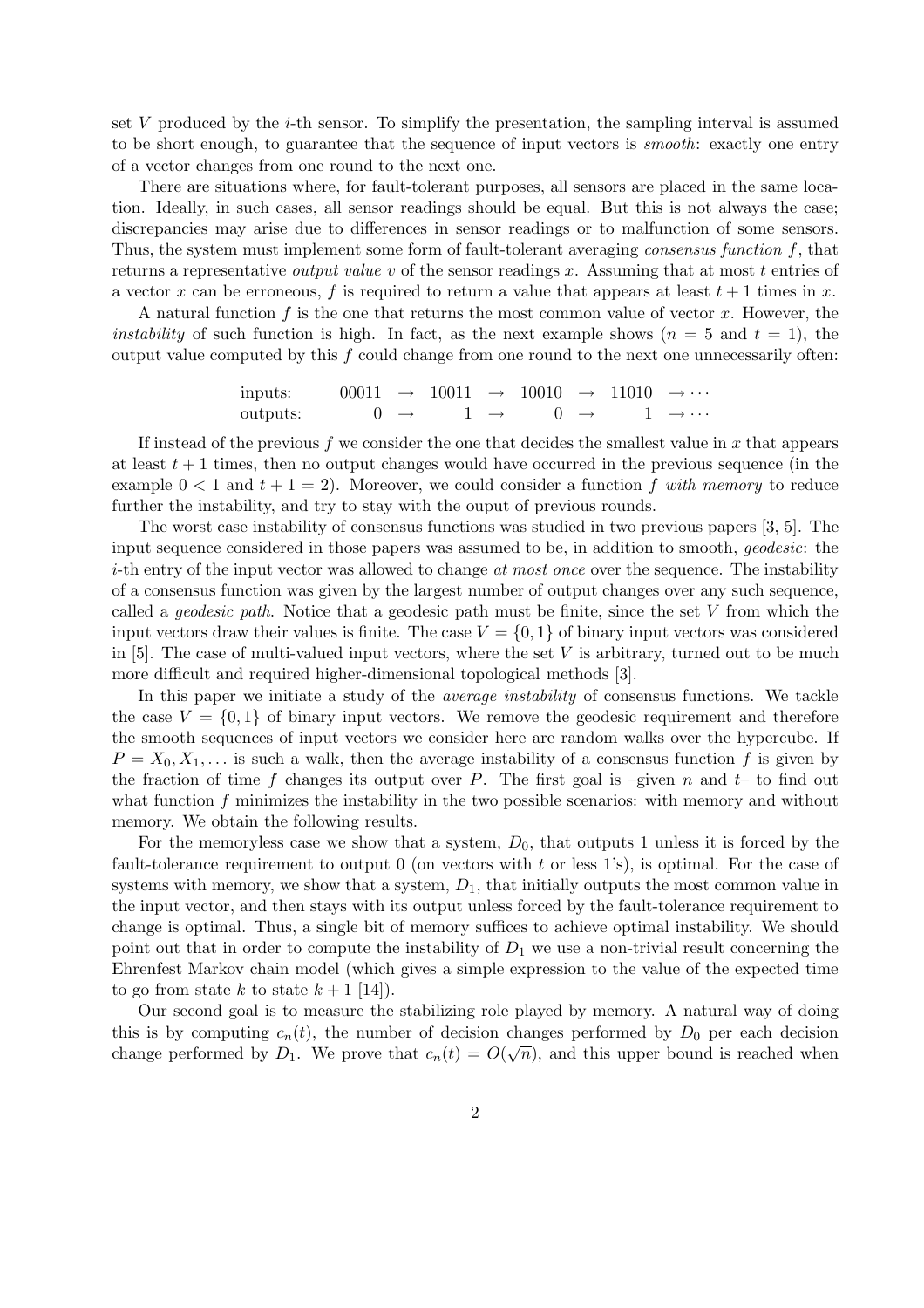$n/2-t = \alpha \sqrt{n}$ , with  $\alpha$  constant. In contrast, if t or  $n/2-t$  are constant then  $c_n(t)$  is also constant.

Our approach eliminates some anomalies that occured in the worst case geodesic instability setting. For instance, in the case of  $t = 0$  (which is interesting because it leaves maximum freedom on the choice of f), it was proved in  $[5]$  that any optimal instability memoryless function must be one-bit defined, i.e., output the value of the *i*-th sensor. Intuitively, such a function has high instability. Indeed, in our average case setting, its instability is  $1/n$ , much higher than the optimal average instability of  $1/2^n$  given by  $f_0$ .

As noted in [5], studying the instability of consensus functions may have applications in various areas of distributed computing, such as self-stabilization [4] (indeed, see [10]), Byzantine agreement [1], real-time systems [11], complexity theory [8] (boolean functions), and VLSI energy saving [2, 12, 16] (minimizing number of transitions).

Also, it would be interesting to relate our results to natural phenomena that exhibit hysteresis (memory). It is known, for instance, that some biology phenomena exhibit hysteresis [9, 15]. Did they appear in evolution as a way to minimize instability? The approach could also be applied in the social sciences. In fact, wouldn't it be possible to conceive an electoral system which instead of deciding by simple majority incorporates some memory in order to eliminate noise? Notice that system  $D_1$ , which minimizes instability, corresponds to an hysteretic switch.

This paper is organized as follows. In Section 2 we describe the model and define the instability measure. Section 3 considers memoryless consensus systems, while Section 4 considers the general case. In Section 5 we quantify the relevance of memory by analyzing the behavior of the gain factor for different values of t.

## 2 Instability

Let n, t be non-negative integers,  $n \geq 2t+1$ . The hypercube of dimension n is a graph whose vertices  $V_n = \{0,1\}^n$  are all binary *n*-dimensional vectors, called *input vectors*. The edges  $E_n$  are all pairs of vertices whose vectors differ in exactly one component. Notice that  $|E_n| = n2^{n-1}$ . The *distance*  $d(x_1, x_2)$  between two vertices  $x_1, x_2$  is equal to the number of entries in which they differ. Thus,  $d(x_1, x_2) = d$  iff the shortest path between  $x_1$  and  $x_2$  in the hypercube is of length d. We denote by  $\#_b(x)$  the number of entries in x that are equal to  $b \in \{0,1\}$ . The corners of the hypercube are the vertices  $0^n$  and  $1^n$ . The *d-neighborhood* of a vertex x of the hypercube,  $\mathcal{N}^d(x)$ , is the set of vertices at distance at most d from x. Thus,  $\mathcal{N}^t(0^n) = \{x \mid \#_1(x) \le t\}$ , and similarly for  $1^n$ . Since  $n \geq 2t + 1, \, \mathcal{N}^t(0^n) \cap \mathcal{N}^t(1^n) = \emptyset.$ 

Let  $x_0, x_1, \ldots$  be the vertices of a walk in the hypercube. We will consider functions f that assign, to each  $x_i$ , an *output value d* that satisfies the *fault-tolerance* requirement:

$$
f(x_i) = d \Rightarrow \#_d(x_i) \ge t + 1.
$$

In the *memoryless* case f is a function only of  $x_i$ . In general, f outputs d based on the previous vertices of the walk. Formally, a system is a tuple  $D = (n, t, S, \tau, f)$ , where S is a finite set of states that includes a special initial state  $\bot \in S$ ,  $\tau : V_n \times S \to S$  is the transition function, and  $f: V_n \times S \to \{0,1\}$  is the consensus decision function. The fault-tolerance requirement implies, for all  $x \in V_n$ ,  $s \in S$ :

$$
f(x,s) = \begin{cases} 0 & \text{if } x \in \mathcal{N}^t(0^n) \\ 1 & \text{if } x \in \mathcal{N}^t(1^n) \end{cases}
$$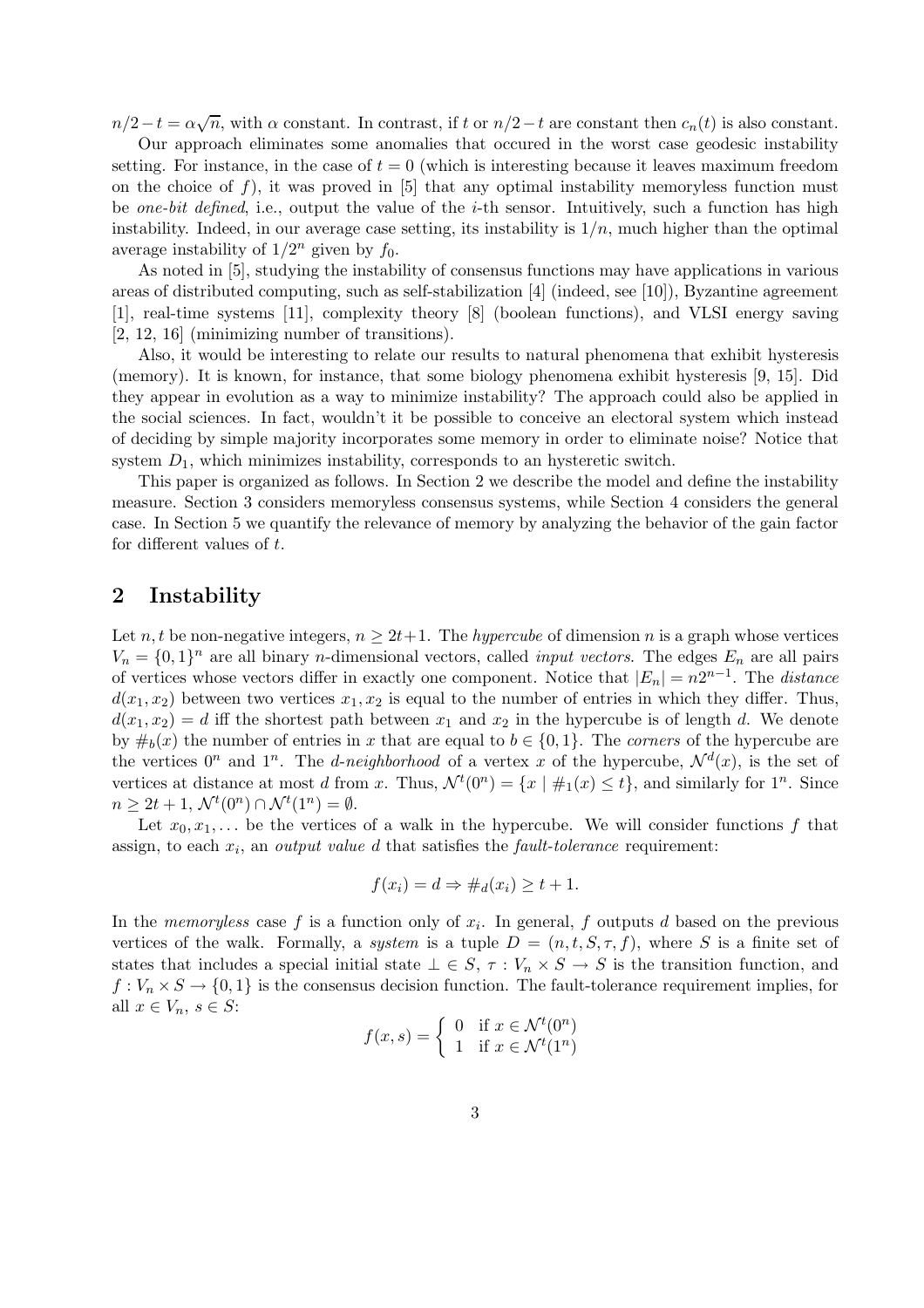An execution of the system is a sequence  $(x_0, s_0, d_0) \rightarrow (x_1, s_1, d_1) \rightarrow \ldots$ , where  $s_0 = \perp$ ,  $s_{i+1} = \tau(x_i, s_i)$ , and  $d_i = f(x_i, s_i)$ . A triple  $(x_i, s_i, d_i)$  is a configuration.

We assume that if x is the current input vector, then the next input vector  $x'$  is taken in a random uniform way from the vectors at distance one from  $x$  in the hypercube. The initial input vector is chosen according to some distribution  $\lambda$ . Once the initial state  $x_0$  is determined, so is the initial configuration,  $(x_0, s_0, d_0)$ . The next configuration is produced by choosing at random a neighbor of  $x_0$ , say  $x_1$ , and we get the next configuration  $(x_1, s_1, d_1)$ , where  $s_1 = \tau(x_0, s_0)$  and  $d_1 = f(x_1, s_1).$ 

Formally, we define the following Markov process: the set of states is  $V_n \times S$  and there is a transition from  $(x, s)$  to  $(x', s')$  if  $\{x, x'\} \in E_n$  and  $\tau(x, s) = s'$ . Therefore, any random walk  $X_0, X_1, X_2, \ldots$ , where  $X_0$  is chosen according to  $\lambda$ , defines an execution.

Each state  $(x, s)$  has an associated output value  $f(x, s)$ , so we may write  $d_i = f(X_i)$  to be the output value associated to  $X_i$ . Let  $c_{\lambda,i}(D)$  be the random variable defined by:

$$
c_{\lambda,l}(D) = \frac{1}{l} \sum_{k=0}^{l-1} |d_{k+1} - d_k|.
$$

**Definition 1.** The average instability of a consensus system D is  $c(D) = \mathbb{E}(\text{lim})$  $\lim_{l\to\infty} c_{\lambda,l}(D)$ ).

The Markov chain described above is finite and hence  $c(D)$  exists by the ergodic theorem<sup>1</sup>.

## 3 Average instability of memoryless systems

In a memoryless system  $|S| = 1$ , and  $\tau$  is irrelevant, so the system is defined by a triplet  $D = (n, t, f)$ , where  $f: V_n \to \{0, 1\}$ . In this case, the Markov chain is irreducible<sup>2</sup>, and its set of states is  $V_n$ . That is,  $X_0, X_1, X_2, \ldots$  is a  $\lambda$ -random walk on the hypercube, and its stationary distribution  $\pi$  is the uniform  $\pi_x = 1/2^n$ , for every  $x \in V_n$  (for notation see [13])). The instability of f counts the number of times the function f changes its decision along a random walk. By the ergodic theorem, the fraction of time the random walk crosses bicolored edges (where changes in the decision take place) tends to the number of bicolored edges divided by  $|E_n| = n2^{n-1}$ .

**Proposition 1.** Let  $D = (n, t, f)$  be a memoryless system. Then,

$$
c(D) = \frac{\sum_{\{x,y\} \in E_n} |f(x) - f(y)|}{n2^{n-1}}
$$

*Proof.* Since by definition  $c(D) = \mathbb{E}(\lim D)$  $\lim_{l\to\infty} c_{\lambda,l}(D)$ , it is sufficient to prove that

$$
c_{\lambda,l}(D) \xrightarrow[l \to \infty]{} \frac{\sum_{\{x,y\} \in E_n} |f(x) - f(y)|}{n2^{n-1}}
$$
 a.s.

This follows directly from the ergodic theorem. Formally, we consider the Markov chain  $(X_0, X_1)$ ,  $(X_1, X_2), \ldots$  in which each state is an arc  $e = (X_i, X_{i+1}) \in \overrightarrow{E}_n$ , an ordered couple of neighbor vertices of the hypercube. Therefore the function defined over the set of states (the arcs) is

<sup>&</sup>lt;sup>1</sup>When S is not finite,  $c(D)$  might not exist, but  $c'(D) = \mathbb{E}(\liminf_{l \to \infty} c_{\lambda,l}(D))$  always exists, and can be considered as a lower bound for the cost.

<sup>&</sup>lt;sup>2</sup>In an irreducible Markov chain, it is possible to get to any state from any state.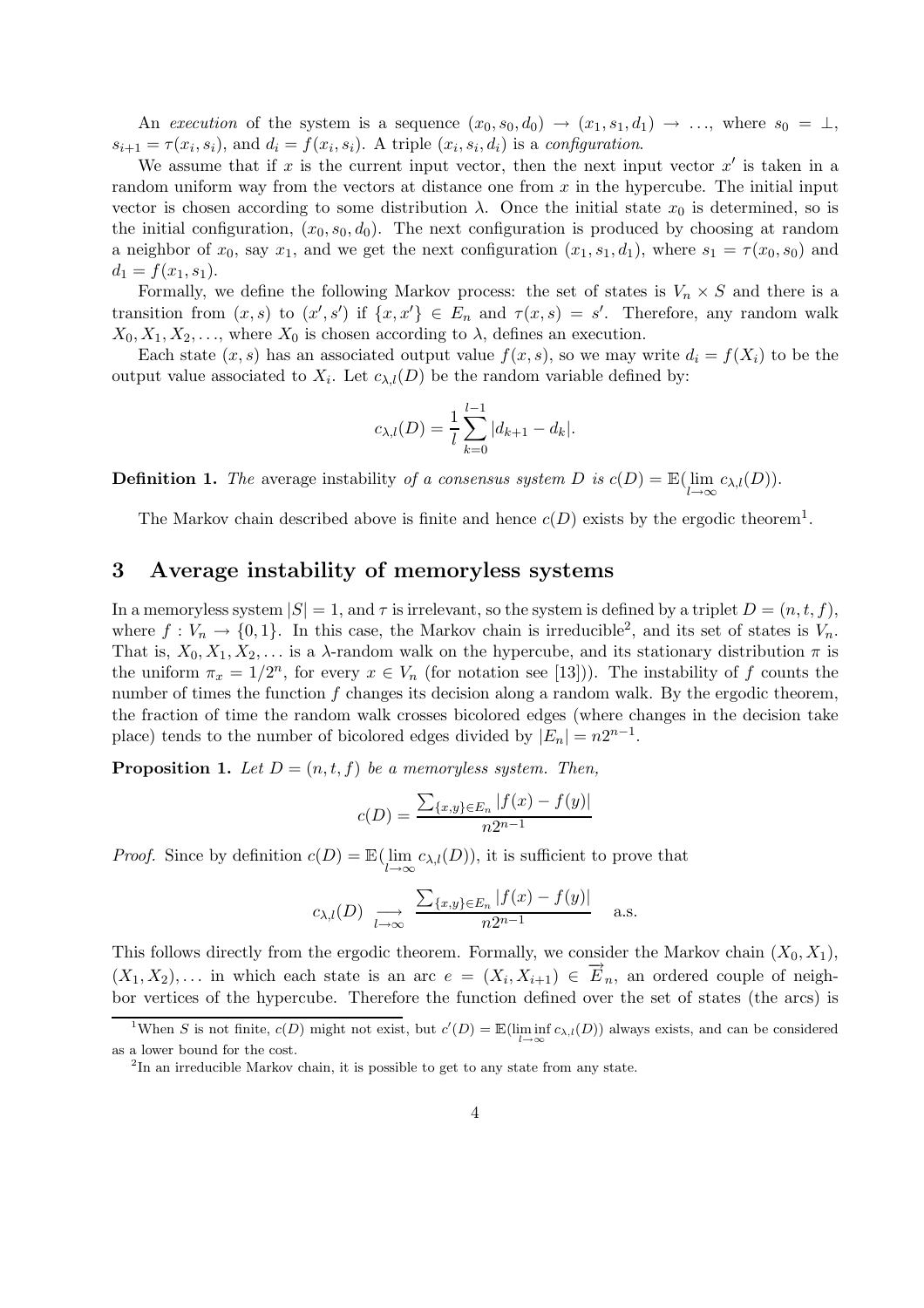$f(X_i, X_{i+1}) = |f(X_{k+1}) - f(X_k)|$ . In this standard approach one needs to verify that the chain is irreducible and that the unique invariant distribution is the uniform distribution in order to conclude that:

$$
c_{\lambda,l}(D) = \frac{1}{l} \sum_{k=0}^{l-1} f(X_k, X_{k+1}) \; \underset{l \to \infty}{\longrightarrow} \; \sum_{e \in \overrightarrow{E}_n} \pi_e f(e) = \frac{1}{2n2^{n-1}} \sum_{e \in \overrightarrow{E}_n} f(e) \; = \frac{1}{n2^{n-1}} \sum_{e \in E_n} f(e) \qquad \text{a.s.}
$$

#### 3.1 Geodesic worst case vs. average instability

The worst case geodesic instability measure of [5, 3] depends on the values f takes in a small part of the hypercube, given by a geodesic path (where the i-th entry of a vector changes at most once). In contrast, the average instability permits walks that traverse the whole hypercube. We are going to remark this difference by giving two examples for which the values behave in opposite ways.

Let us assume  $t = 0$ . In this case the only restrictions appear in the corners of the hypercube. More precisely,  $f(d^n) = d$ .

Suppose that the output of  $f$  depends exclusively on what happens in one particular processor (the *i*-th processor). In other words, consider the function  $f^{(i)}(x) = x^{(i)}$ , where  $x = x^{(1)} \dots x^{(n)}$ . By common sense, this is clearly a bad strategy. But in terms of the geodesic analysis, this function appeared to be optimal [5]. Morover, it was proved that any optimal function must be of this form (when  $t = 0$ ). The explanation comes from the fact that in a geodesic path, once the *i*-th coordinate changes, it can not change anymore. On the other hand, by Proposition 1, the average instability of  $f^{(\overline{i})}$  is  $c(f^{(i)}) = \frac{1}{n2^{n-1}} \frac{2^n}{2} = \frac{1}{n}$ .

It is easy to see that the average instability of  $f^{(i)}$  is far from being optimal. For example, assume *n* is odd. And let  $f(x) = 1$  if and only if  $x = 0<sup>k</sup>1<sup>l</sup>$  with *l* odd. There is a geodesic path for which the function changes all along the path. Nevertheless, there is a small number of 1's in the hypercube. And, in fact,  $c(f) = \frac{1}{n2^{n-1}}\frac{n}{2}$  $\frac{n}{2}n = \frac{n}{2^n} \ll c(f^{(i)}).$ 

### 3.2 Optimal memoryless systems

Let  $\Gamma_i$  denote the set of vectors  $x \in V_n$  satisfying  $\#_1(x) = i$ . In other words,  $\Gamma_i$  is the set of nodes of the hypercube at distance i from  $0^n$ . Recall that  $\mathcal{N}^k(x) = \{y \mid d(x,y) \leq k\}$ . Let us define  $D_0 = (n, t, f_0)$  with  $f_0(x) = 0$  if and only if  $x \in \mathcal{N}^t(0^n)$ . In other words,  $f_0$  is always 1 unless the fault-tolerance requirement force the system to decide 0. We prove below that  $D_0$  is an optimal memoryless system.

**Theorem 1.** Let  $D = (n, t, f)$  be a memoryless system. Then  $c(D_0) \leq c(D)$ , with  $c(D_0) = \frac{\binom{n-1}{t}}{2^{n-1}}$ .

*Proof.* By Proposition 1, in order to compute  $c(D_0)$ , we need to count the number of bicolored edges  $\{x, y\}$  induced by  $f_0$ . This number is  $(n-t) \binom{n}{t}$ <sup>n</sup><sup>t</sup>) because  $|\Gamma_t| = \binom{n}{t}$  $\binom{n}{t}$  and each vertex in  $\Gamma_t$  is connected to  $n-t$  vertices in  $\Gamma_{t+1}$ . Thus,  $c(D_0) = \frac{(n-t)\binom{n}{t}}{n2^{n-1}} = \frac{\binom{n-1}{t}}{2^{n-1}}$ . It remains to show that there is no system  $D = (n, t, f)$  of lower cost.

We show this using network flow theory. We orient the edges of he hypercube from  $\Gamma_i$  to  $\Gamma_{i+1}$ , and we assign a capacity 1 to each of these arcs. An output function  $f$  induces a cut, i.e., an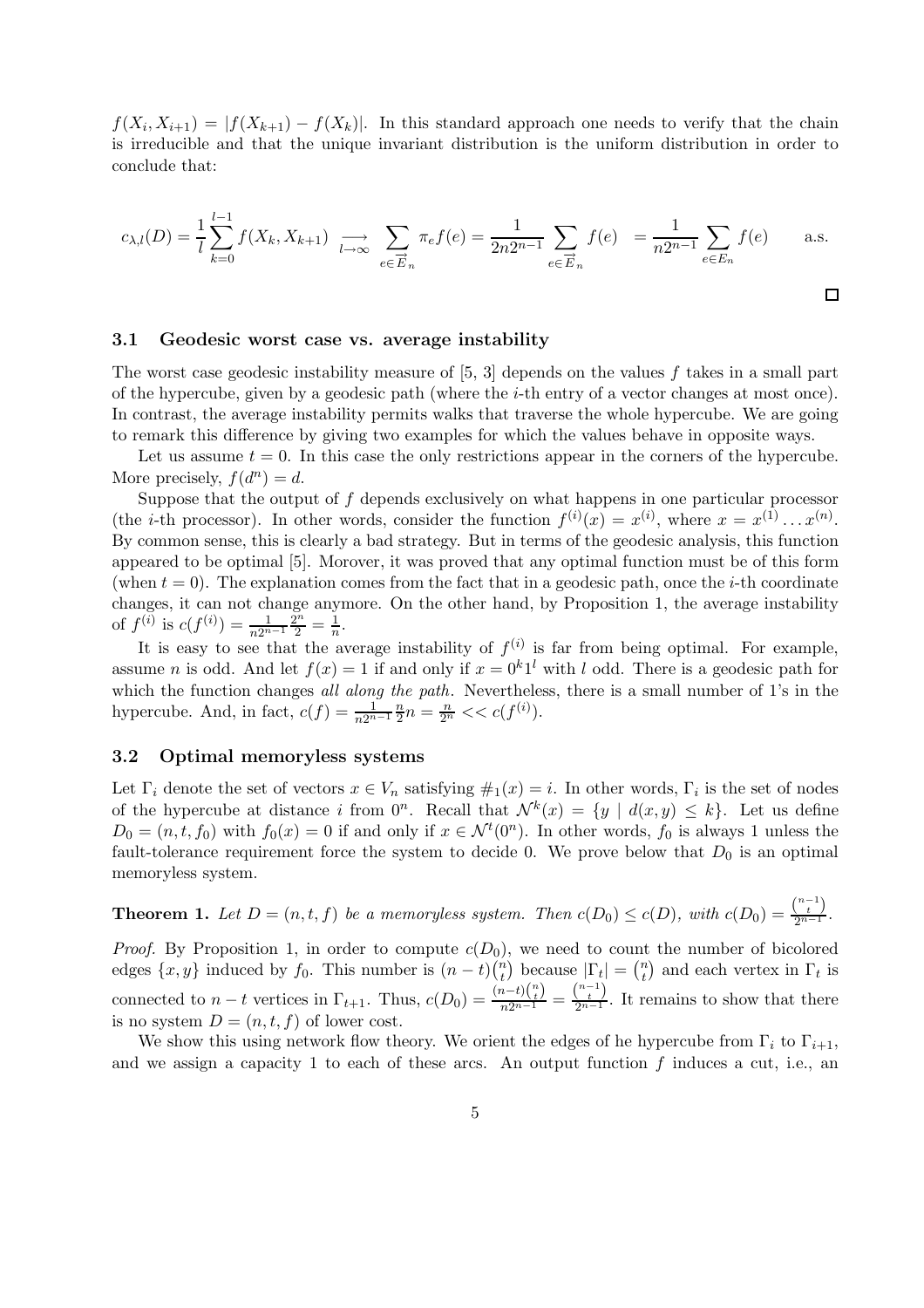$(S, T)$ -partition of the vertices of the hypercube. In fact, S are the vertices that output 0 and T are the vertices that output 1. Since  $\mathcal{N}^t(0^n) \subseteq S$  and  $\mathcal{N}^t(1^n) \subseteq T$ , we are in fact dealing with cuts separating  $\Gamma_t$  and  $\Gamma_{n-t}$ . The capacity of the cut is the number of edges starting in S and ending in T. This number (divided by  $n2^{n-1}$ ) is precisely the average instability of D.

The cut induced by  $f_0$  has capacity  $(n-t)$  $\binom{n}{t}$  $t<sub>t</sub><sup>n</sup>$ ). If we prove that this is a minimum cut, we are done. We do this by describing a flow from  $\Gamma_t$  to  $\Gamma_{n-t}$  that saturates this cut, which proves the cut is minimum, by the min-cut/max-flow theorem. The flow on an arc linking a node of  $\Gamma_i$  to a node of  $\Gamma_{i+1}$  is uniformly  $\frac{\binom{n-1}{t}}{\binom{n-1}{t}}$  $\frac{\binom{t}{n-1}}{\binom{n-1}{i}}$ , for  $t \leq i < n-t$ . Notice that the law of flow conservation is satisfied since, at a vertex  $x \in \Gamma_i$ ,  $t < i < n-t$ , one easily checks that the incoming flow  $(n-i)\frac{\binom{n-1}{t}}{\binom{n-1}{t}}$  $\frac{t}{\binom{n-1}{i}}$  is equal to the outgoing flow  $i\frac{\binom{n-1}{t}}{\binom{n-1}{t}}$  $\frac{\binom{t}{n-1}}{\binom{n-1}{n-1}}$ . The flow of each arc *e* is at most 1, and the total transported flow is i−1  $\binom{n}{i}(n-i)\frac{\binom{n-1}{t}}{\binom{n-1}{t}}$ equal to  $\binom{n}{i}$  $\binom{\binom{n-1}{t}}{\binom{n-1}{t}} = n\binom{n-1}{t}$ . Finally  $n\binom{n-1}{t} = (n-t)\binom{n}{t}$  $\binom{n}{t}$ , which is equal to the capacity of the cut.  $\Box$ 

#### 3.3 Symmetric memoryless systems: the Ehrenfest urn model

Random walks turn out to be particularily interesting when the function  $f$  is symmetric, i.e., when it depends only on the distribution of 0's and 1's in the input vector. These functions are of the follwing type: "if i sensors are measuring the value 1 then the output is  $d$ ". In these cases, we can project the hypercube into a path, whose vertices are  $\{0, \ldots, n\}$ . We can therefore assume that f is defined over this set of vertices, instead of over the vertices of the hypercube. Instead of considering the state x we consider the state  $i = #_1(x)$ . We get a new Markov chain with transitions:

$$
\mathbb{P}\{i \to (i+1)\} = \frac{n-i}{n} \qquad \mathbb{P}\{i \to (i-1)\} = \frac{i}{n}.
$$

This process is known as the Ehrenfest urn model [7]. The probability of moving from i to  $i+1$ is simply the probability of moving from a vertex with i entries equal to 1 to a vertex with  $i + 1$ entries equal to 1. There are  $n - i$  such edges that can cause this to happen.

The invariant distribution of the Ehrenfest model (easily computable by projection of the uniform distribution of the hypercube) is known to be  $\pi_i = \frac{\binom{n}{i}}{2^n}$ . Therefore, the invariant distribution of the coupled states corresponding to the arcs  $(i, i + 1)$  and  $(i + 1, i)$  are  $\pi_{(i,i+1)} = \frac{\binom{n}{i}}{2^n}$  $\frac{i}{2^n} \frac{n-i}{n}$ , and  $\pi_{(i+1,i)} = \frac{\binom{n}{i+1}}{2^n}$  $\frac{i+1}{2^n} \frac{i+1}{n}$  $\frac{+1}{n}$ . Thus,  $\pi_{(i,i+1)} = \pi_{(i+1,i)} = \frac{\binom{n-1}{i}}{2^n}$ .

**Theorem 2.** Let  $D = (n, t, f)$  be a symmetric memoryless system. Then,

$$
c(D) = \sum_{i=0}^{n-1} {n-1 \choose i} \frac{|f(i+1) - f(i)|}{2^{n-1}}.
$$

Proof. We know from the ergodic theorem that

$$
c_{\lambda,l}(D) \underset{l \to \infty}{\longrightarrow} \sum_{i=0}^{n-1} \pi_{(i,i+1)} |f(i+1) - f(i)| + \sum_{i=0}^{n-1} \pi_{(i+1,i)} |f(i+1) - f(i)| \quad \text{a.s.}
$$

The result follows from the fact that  $\pi_{(i,i+1)} = \pi_{(i+1,i)} = \frac{\binom{n-1}{i}}{2^n}$ .

 $\Box$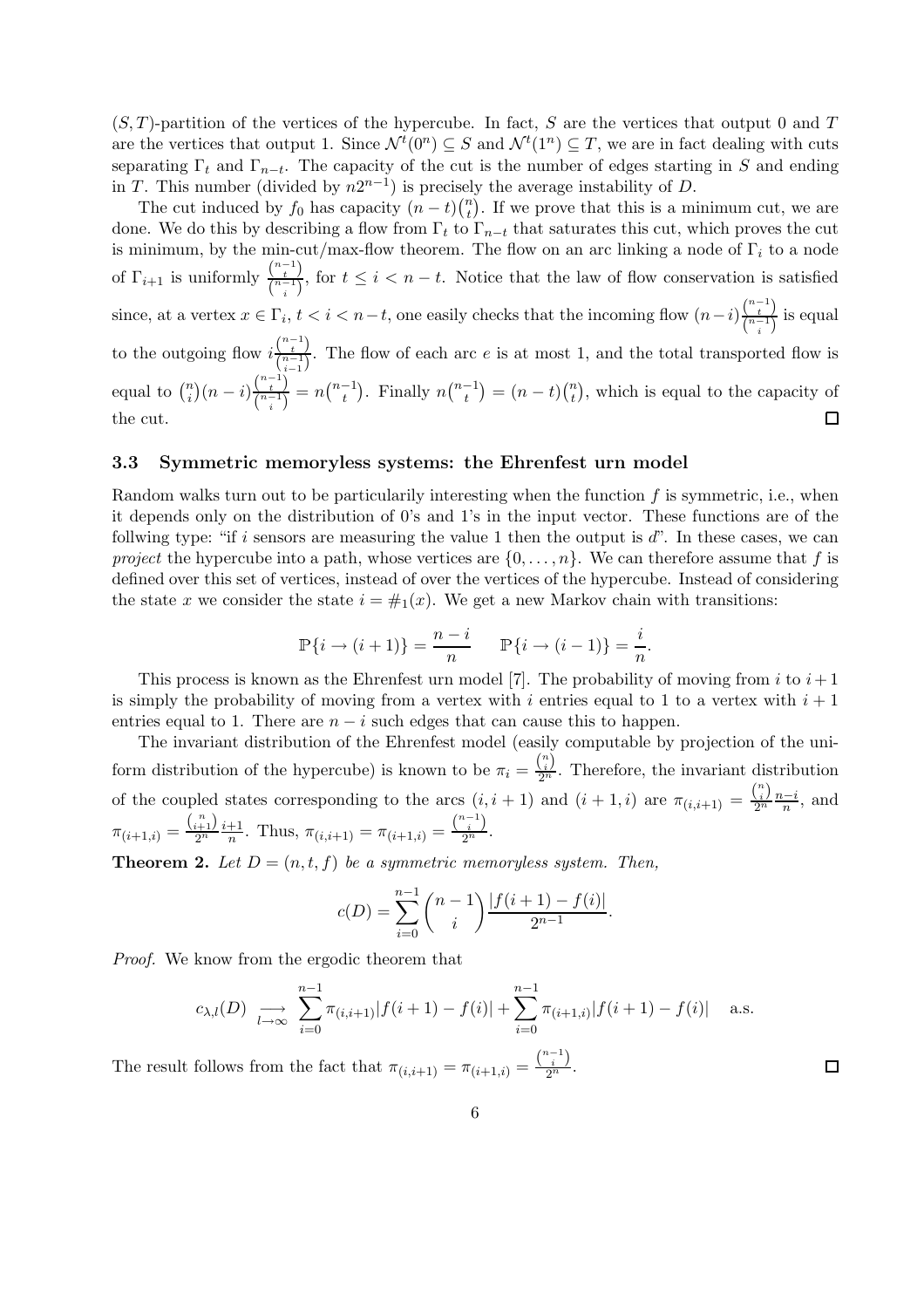**Remark 1.** We can recompute the instability of sytem  $D_0$  introduced in previous section, because  $f_0$  is symmetric:  $f_0(i) = 1 \iff i > t$ . Therefore,  $c(D_0) = \binom{n-1}{t} \frac{1}{2^{n-1}}$ .

**Remark 2.**  $D_0$ , in the context of the geodesic analysis in [5], appeared to be optimal only among the symmetric memoryless systems.

## 4 Average instability of systems with memory

Let us define the following system having only one bit of memory:  $D_1 = (n, t, S_1, f_1, \tau_1)$ , where  $S_1 = \{\perp, 0, 1\}$  and

$$
f_1(x,s) = \tau_1(x,s) = \begin{cases} 0 & \text{if } \#_1(x) \le t \\ 1 & \text{if } \#_0(x) \le t \\ maj(x) & \text{if } s = \bot \\ s & \text{otherwise} \end{cases}
$$

Here,  $maj(x)$  returns the most common bit value in  $x \in \{0,1\}^n$ , and 1 in case of a tie.

**Remark 3.** System  $D_1$  is optimal in the geodesic cost model [5]. Nevertheless, the proof is much more complicated than in the memoryless case.

**Theorem 3.** For every system  $D = (n, t, S, \tau, f)$ , we have  $c(D_1) \leq c(D)$ . Moreover,

$$
c(D_1) = \left(2^{n-1} \sum_{k=t}^{n-t-1} \frac{1}{\binom{n-1}{k}}\right)^{-1}
$$

and  $\frac{1}{c(D_1)}$  is the average time necessary to pass from t to  $n-t$  in the Ehrenfest model.

*Proof.* Let  $D = (n, t, S, \tau, f)$  be an arbitrary system. Let  $x_0, x_1, \ldots, x_l$  be the first  $l + 1$  vertices of a walk in the hypercube. We can associate to each of these vertices a symbol in  $\{*,0,1\}$  depending on whether the system is not forced to decide  $(t < #_0(x_i), #_1(x_i) < n-t)$ , it is forced to decide a 0  $(\#_1(x_i) \leq t)$  or it is forced to decide a 1  $(\#_0(x_i) \leq t)$ . We therefore obtain a sequence  $y \in \{*,0,1\}^{l+1}$ . Let us delete the symbols  $*$  in y in order to obtain a shorter binary string y'. Let  $c'(y')$  be the number of changes in two consecutive symbols of y' (either 01 or 10). It is clear that the number of output changes of f over the same walk is at least  $c'(y')$ . Since  $c'(y')$  is exactly the number of output changes of  $f_1$  over the walk, we have that  $c_{\lambda,l}(D_1) \leq c_{\lambda,l}(D)$  over each random walk. Therefore,  $c(D_1) \leq c(D)$ .

It remains to study the average instability of  $D_1$ . Since  $f_1$  is symmetric, we can project the system into states of the form

$$
(i,s) \in (\{0,\ldots,t-1\} \times \{0\}) \cup (\{t,\ldots,n-t\} \times \{0,1\}) \cup (\{n-t+1,\ldots,n\} \times \{1\}),
$$

where i denotes the number of 1's the processors are reading and s denotes the last output of  $f_1$  (we are not considering the case  $s = \perp$  because it appears only once, at the beginning). The transitions are the following:

$$
\mathbb{P}\{(i,s) \to (i+1,s')\} = \left(\frac{n-i}{n}\right) \mathbf{1}_{\{f(i,s)=s'\}} \quad \mathbb{P}\{(i,s) \to (i-1,s')\} = \left(\frac{i}{n}\right) \mathbf{1}_{\{f(i,s)=s'\}}
$$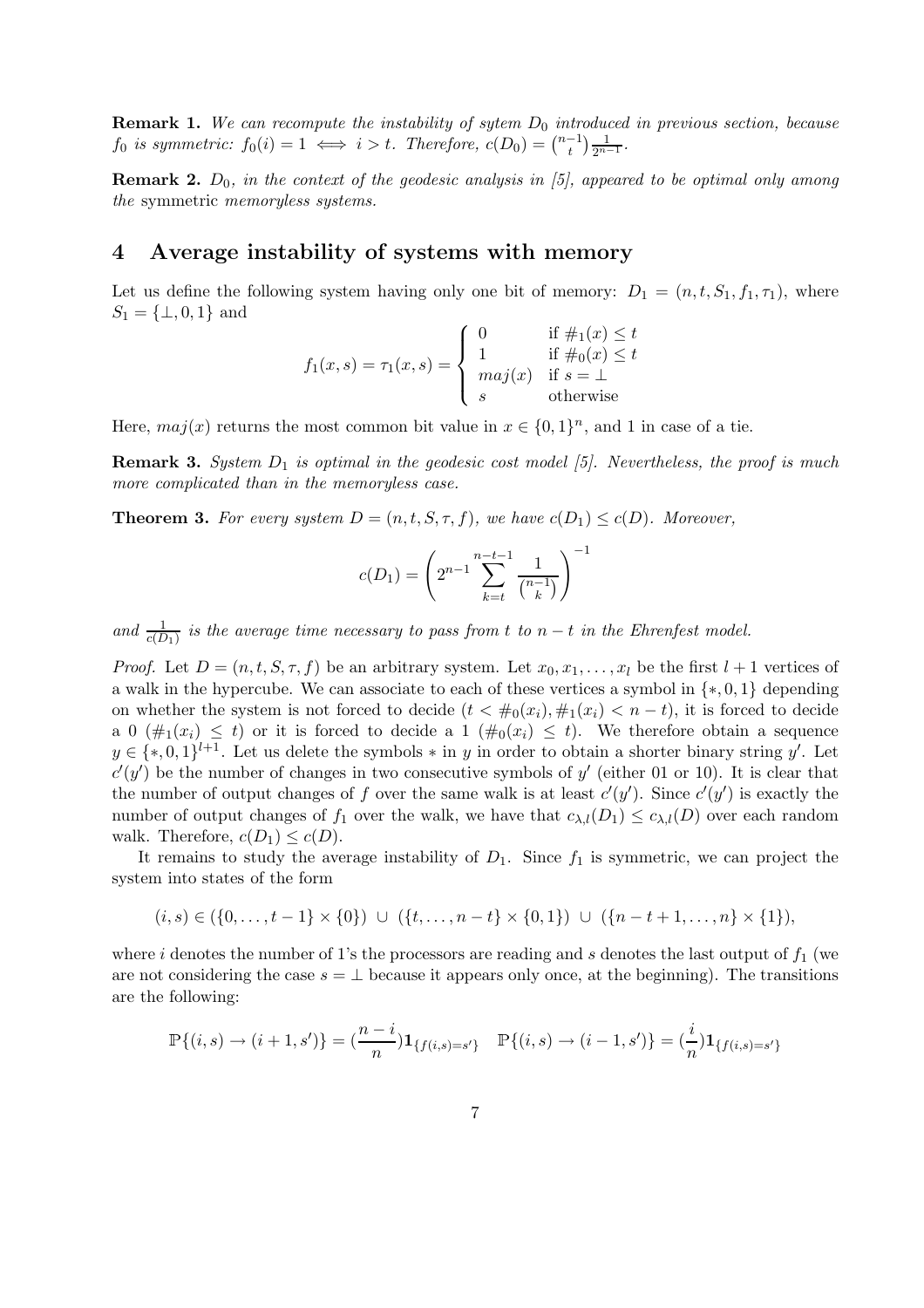*0,0 t,0 t+1,0 t−1,0 n−t−1,0 n−t,0 t,1 t+1,1 n−t−1,1 n−t,1 n−t+1,1 n,1*

Figure 1: The auxiliar Markov chain for  $D_1$  (with  $t = 2$ ).

Previous Markov chain is irreducible and it has a stationary distribution  $\pi$  (to see that we only need to exhibit a positively recurrent state, for instance  $(0,0)$ ). We know that  $c_{\lambda,l}(D_1)$  corresponds to the fraction of time the chain has been in states  $(t, 1)$  or  $(n - 1, t)$  at time l. In fact, the system changes its decision each time it reads  $t$  1's while its last decision was 1, or when it reads  $t$  0's while its last decision was 0 (see Figure 1).

Then, by the ergodic theorem,  $c_{\lambda,l}(D_1)$  converges almost surely to  $\pi_{t,1} + \pi_{n-t,0}$ . By symmetry, it follows that  $c(D_1) = 2\pi_{t,1}$ . We denote the expected time necessary to pass from a state  $(i, a)$ to a state  $(j, b)$  by  $\mathbb{E}_{(i,a)}(T_{(j,b)})$ . Since the inverses of the expected return times correspond to the stationary distribution, we have  $c(D_1) = \frac{2}{\mathbb{E}_{(t,1)}(T_{(t,1)})}$ . But, since each cycle passing through  $(t, 1)$ also passes through  $(n-t, 0)$ ,

$$
\mathbb{E}_{(t,1)}(T_{(t,1)}) = \mathbb{E}_{(t,1)}(T_{(n-t,0)}) + \mathbb{E}_{(n-t,0)}(T_{(t,1)})
$$

By symmetry, we have  $\mathbb{E}_{(t,1)}(T_{(n-t,0)}) = \mathbb{E}_{(n-t,0)}(T_{(t,1)})$ . On the other hand, for each  $i \neq t$ , we have  $\mathbb{E}_{(t,1)}(T_{(i,0)}) = \mathbb{E}_{(t,0)}(T_{(i,0)})$ . Thus we obtain:

$$
c(D_1) = \frac{2}{2\mathbb{E}_{(t,0)}(T_{(n-t,0)})} = \frac{1}{\mathbb{E}_{(t,0)}(T_{(n-t,0)})}
$$

The expected time to reach state  $(n - t, 0)$  starting from  $(t, 0)$  is equal to the expected time to reach state  $n - t$  starting from state t in the classical Ehrenfest model. In fact, in this part of the walk the system will always be in state 0 and it only shifts to 1 when leaving the position  $n - t$ .

The last result follows from a theorem of [14], in which the authors prove that the expected time to go from state k to state  $k+1$  in the Ehrenfest model is equal to  $\frac{1}{\binom{n-1}{k}}\sum_{j=0}^{k}\binom{n}{j}$  $\binom{n}{j}$ . Thus,

$$
\frac{1}{c(D_1)} = \sum_{k=t}^{n-t-1} \frac{1}{\binom{n-1}{k}} \sum_{j=0}^{k} \binom{n}{j}
$$

Stating  $k' = n - 1 - k$  we get:

$$
\frac{1}{c(D_1)} = \sum_{k'=t}^{n-t-1} \frac{1}{\binom{n-1}{n-1-k'}} \sum_{j=0}^{n-k'-1} \binom{n}{j} = \sum_{k'=t}^{n-t-1} \frac{1}{\binom{n-1}{k'}} \sum_{j=k'+1}^{n} \binom{n}{j}
$$

Thus, adding the two expressions of  $\frac{1}{c(D_1)}$  we have:

$$
\frac{2}{c(D_1)} = \sum_{k=t}^{n-t-1} \frac{2^n}{\binom{n-1}{k}}.
$$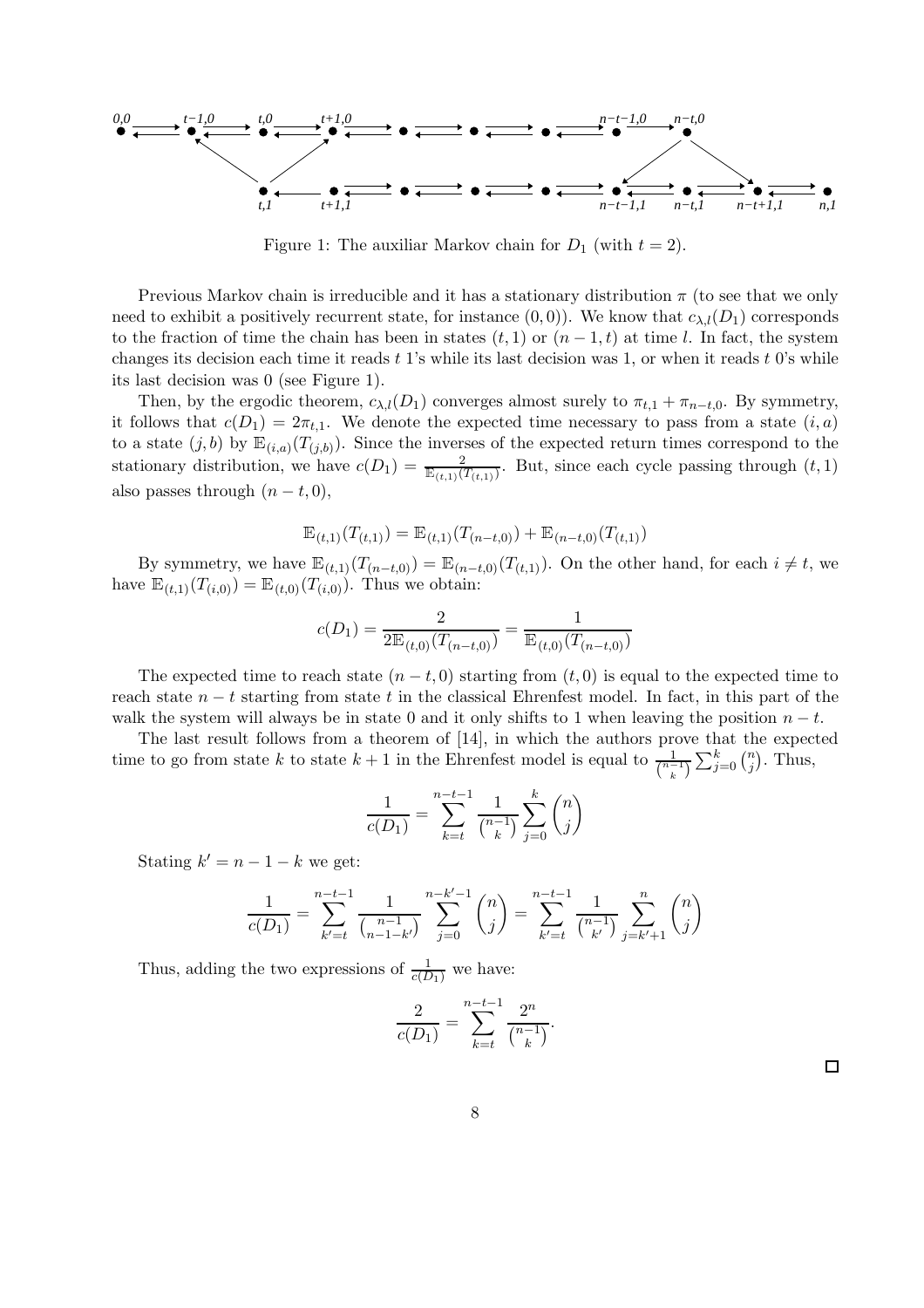## 5 The stabilizing role played by memory

In order to quantify the stabilizing role played by memory we must compute the number of decision changes of the optimal memoryless system  $D_0$  *per each* decision change performed by the optimal 1-bit of memory system  $D_1$ . More precisely, we must study the ratio  $\frac{c(D_0)}{c(D_1)}$ . Since we are interested in the asymptotic behavior  $n \to \infty$ , we note n instead of  $n - 1$ :

$$
c_n(t) = \frac{c(D_0)}{c(D_1)} = \sum_{k=t}^{n-t} \frac{\binom{n}{t}}{\binom{n}{k}}
$$

#### 5.1 Upper bounds

First we prove an upper bound that is independent of t.

Lemma 1.  $c_n(t) = O(\sqrt{n})$ 

*Proof.* Let us assume  $(w.l.o.g.)$  that *n* is even.

$$
c_n(t) = 2\sum_{k=t}^{n/2} \frac{\binom{n}{t}}{\binom{n}{k}} = 2\sum_{k=t}^{n/2} \frac{(t+1)(t+2)\dots k}{(n-k+1)(n-k+2)\dots(n-t)}.
$$

Let  $1 \leq s_n \leq n/2$  ( $s_n$  grows with n; later it becomes clear why we should choose  $s_n = \sqrt{n}$ ). If  $t+s_n > n/2$  then  $c_n(t) \leq 2\sum_{k=n/2-s_n+1}^{n/2} 1 = 2s_n$ . Let us consider the case  $t+s_n \leq n/2$ . It follows:

$$
c_n(t) = 2 \sum_{k=t}^{t+s_n} \frac{(t+1)(t+2)\dots k}{(n-k+1)(n-k+2)\dots(n-t)} + 2 \sum_{k=t+s_n+1}^{n/2} \frac{(t+1)(t+2)\dots k}{(n-k+1)(n-k+2)\dots(n-t)}
$$
  

$$
\leq 2 + 2s_n + 2 \sum_{k=t+s_n+1}^{n/2} \frac{(t+1)\dots(t+s_n)}{(n-t)\dots(n-t-s_n+1)} \frac{(t+s_n+1)\dots k}{(n-t-s_n)\dots(n-k+1)}
$$
  

$$
\leq 2 + 2s_n + 2 \sum_{k=t+s_n+1}^{n/2} \frac{(t+1)\dots(t+s_n)}{(n-t)\dots(n-t-s_n+1)} \leq 2 + 2s_n + 2(n/2 - t - s_n) \left(\frac{t+s_n}{n-t-s_n}\right)^{s_n}
$$

Let  $x = n/2 - t - s_n$ . Let  $g_n(x) = 2 + 2s_n + 2x \left( \frac{1 - \frac{2x}{n}}{1 + \frac{2x}{n}} \right)$ find the maximum of  $g_n(x)$ . By computing  $g'_n(x_0) = 0$  we get  $\int^{s_n}$ . Since  $c_n(t) \leq g_n(x)$ , our goal is to

$$
x_0 = \frac{ns_n}{2} \left( -1 + \sqrt{1 + \frac{1}{s_n^2}} \right) = \frac{ns_n}{2} \left( -1 + 1 + \frac{1}{2s_n^2} + o\left(\frac{1}{s_n^2}\right) \right) = \frac{n}{4s_n} + o\left(\frac{n}{s_n}\right).
$$

Since  $\frac{2x_0}{n} = \frac{1}{2s}$  $\frac{1}{2s_n}+o\left(\frac{1}{s_n}\right)$  $\left(\frac{1}{s_n}\right)$ , it follows: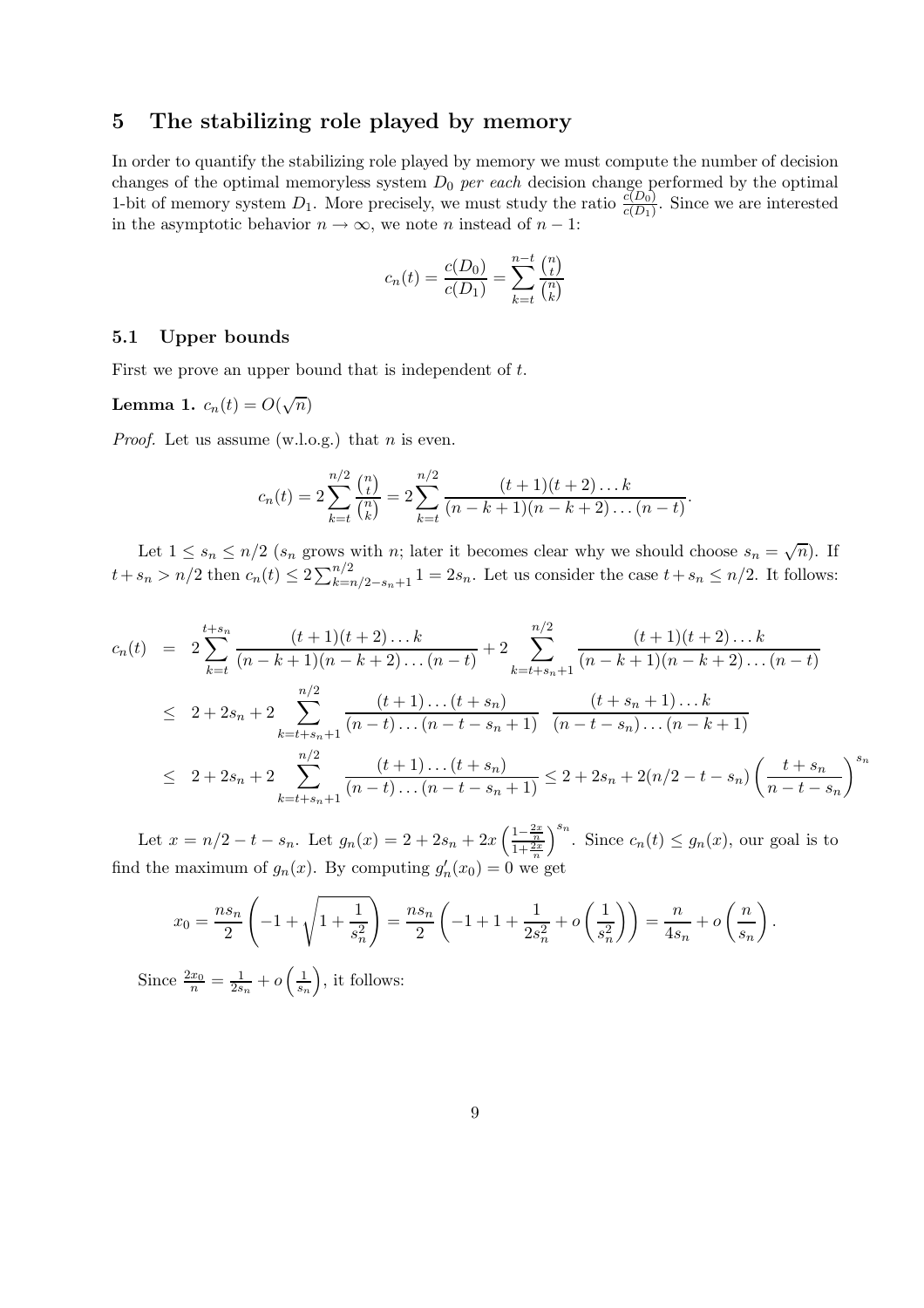$$
c_n(t) \le 2 + 2s_n + 2\left(\frac{n}{4s_n} + o\left(\frac{1}{s_n}\right)\right) \exp^{s_n(\log(1 - \frac{1}{2s_n} + o\left(\frac{1}{s_n}\right)) - \log(1 + \frac{1}{2s_n} + o\left(\frac{1}{s_n}\right))}
$$
  

$$
\le 2 + 2s_n + 2\left(\frac{n}{4s_n} + o\left(\frac{1}{s_n}\right)\right) \exp^{s_n\left(-\frac{1}{2s_n} - \frac{1}{2s_n} + o\left(\frac{1}{s_n}\right)\right)}
$$
  

$$
\le 2 + 2s_n + 2\left(\frac{n}{4s_n} + o\left(\frac{1}{s_n}\right)\right) \exp^{-1+o(1)} = O(s_n + \frac{n}{s_n})
$$

Since either  $s_n$  or  $\frac{n}{s_n}$  grows faster than  $\sqrt{n}$ , the best we can do is to choose  $s_n = \sqrt{n}$  in order to conclude  $c_n(t) = O(\sqrt[n]{n}).$ 

 $\Box$ 

#### 5.2 Lower bounds

The main question is whether there are values of t for which the previous upper bound is achieved. i.e., whether  $c_n(t) = \Theta(\sqrt{n})$  for some relation between n and t. We are going to see first that this does not happen for extremes values of t.

**Lemma 2.** When t is constant,  $\lim_{n \to \infty} c_n(t) = 2$ .

 $\frac{\binom{n}{t}}{\binom{n}{k}}$ . When t is a constant,  $\frac{\binom{n}{t}}{\binom{n}{t+1}}$  $\binom{n}{t}$  $\frac{\binom{n}{t}}{\binom{n}{t+1}} = \frac{\binom{n}{t}}{\binom{n}{n-t-1}}$ *Proof.* Notice first that  $c_n(t) = 2 + \sum_{k=t+1}^{n-t-1}$  $\frac{t}{\binom{n}{n-t-1}} = O(1/n).$ For  $t + 2 \leq k \leq n - t - 2$ ,  $\frac{\binom{n}{t}}{\binom{n}{k}}$  $\frac{\binom{t}{t}}{\binom{n}{k}} = O(1/n^2)$  and there are  $O(n)$  such k's. Thus,  $\lim_{n \to \infty} c_n(t) = 2$ .  $\Box$ 

The previous result can be explained as follows: for t constant, the Markov process will rarely enter a state where it needs to change its decision, either with  $D_0$  or  $D_1$ . Thus, the chain, between two forced decisions, will be shuffled. Once shuffled, in half of the cases the chain will force the system to take the same decision it took before. On the other hand, when t is close to  $n/2$ , almost all the decisions are forced. In this case the ratio is also bounded by a constant. In fact,

**Lemma 3.** When  $t = n/2 - \beta$ ,  $\lim_{n \to \infty} c_n(t) \leq 2 + 2\beta$ .

 $\binom{n}{t}$ *Proof.* We have  $c_n(t) = 2 + \sum_{k=t+1}^{n-t-1}$  $\frac{\lambda t}{\binom{n}{k}}$ . The sum above contains (less than)  $2\beta$  terms, which are all smaller than 1. Thus,  $c_n(t) \leq 2 + 2\beta$  when n tends to infinity.  $\Box$ 

The interesting case appears when t is close to  $n/2$  but this distance grows with n. More precisely,

**Lemma 4.** Let  $t = n/2 - \alpha \sqrt{n}$  (with  $\alpha$  constant). Then  $c_n(t) = \Theta(\sqrt{n})$ .

Proof. It only remains to prove the lower bound (see Lemma 1).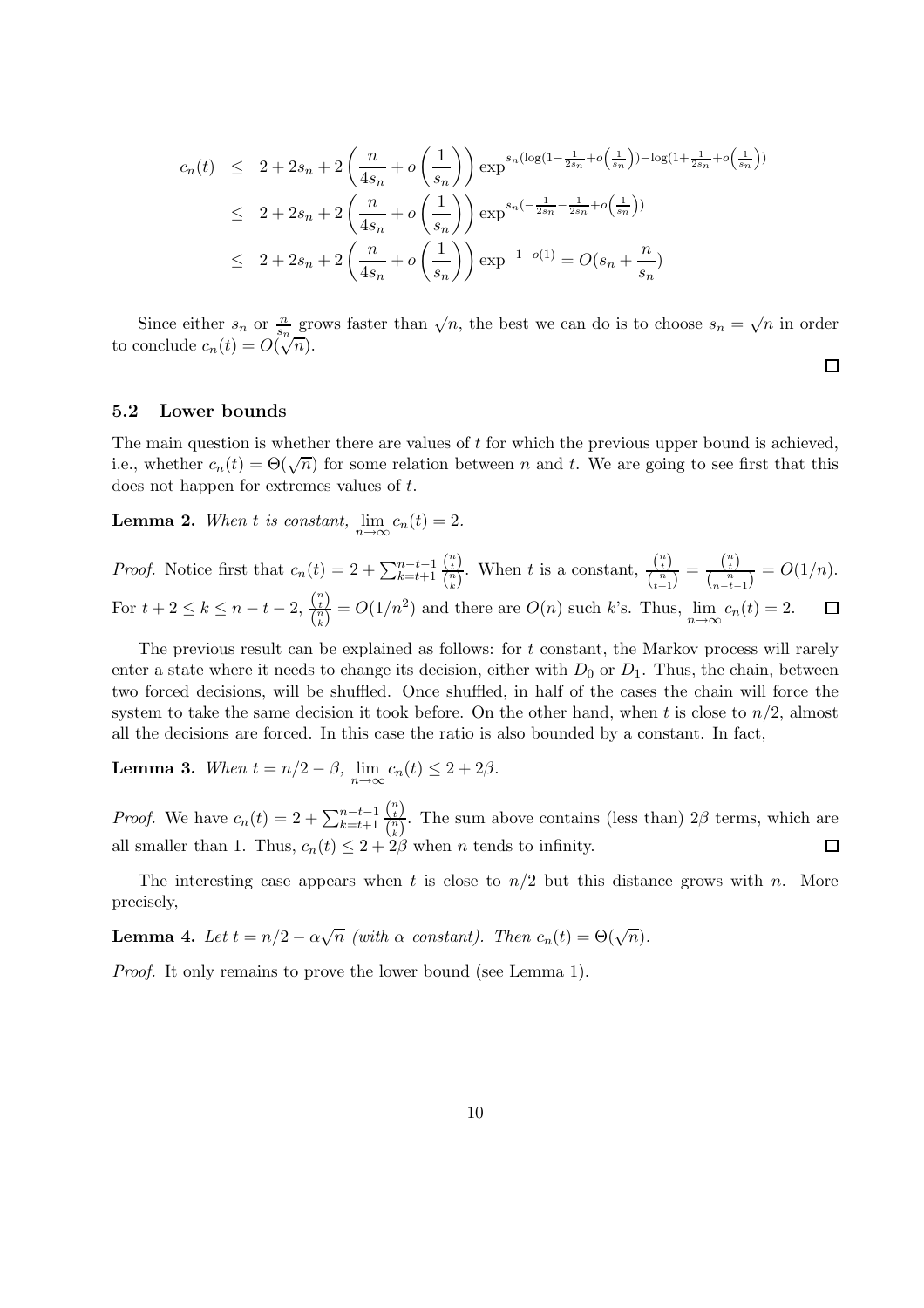$$
c_n(n/2 - \alpha\sqrt{n}) \geq \sum_{k=0}^{\infty} \frac{\binom{n}{n/2 - \alpha\sqrt{n}}}{\binom{n}{n/2 - \alpha\sqrt{n} + k}}
$$
  
\n
$$
= \sum_{k=0}^{\infty} \frac{(n/2 - \alpha\sqrt{n} + 1)(n/2 - \alpha\sqrt{n} + 2) \dots (n/2 - \alpha\sqrt{n} + k)}{(n/2 + \alpha\sqrt{n})(n/2 + \alpha\sqrt{n} - 1) \dots (n/2 + \alpha\sqrt{n} - k + 1)}
$$
  
\n
$$
\geq \sum_{k=0}^{\infty} \frac{\binom{n}{2} - \alpha\sqrt{n}}{n/2 + \alpha\sqrt{n}} \geq \alpha\sqrt{n} \left( \frac{1 - \frac{2\alpha}{\sqrt{n}}}{1 + \frac{2\alpha}{\sqrt{n}}} \right)^{\alpha\sqrt{n}}
$$
  
\n
$$
= \alpha\sqrt{n} \exp^{\alpha\sqrt{n}(\log(1 - \frac{2\alpha}{\sqrt{n}}) - \log(1 + \frac{2\alpha}{\sqrt{n}}))} = \alpha\sqrt{n} \exp^{\alpha\sqrt{n}(1 - \frac{2\alpha}{\sqrt{n}} - 1 - \frac{2\alpha}{\sqrt{n}} + o(\frac{1}{\sqrt{n}}))}
$$
  
\n
$$
= \alpha\sqrt{n} \exp^{-4\alpha + o(\frac{1}{\sqrt{n}})} = \Omega(\sqrt{n})
$$

## References

[1] P. Berman and J. Garay, "Cloture votes:  $n/4$ -resilient distributed consensus in  $t + 1$  rounds," Math. Sys. Theory, 26(1): 3-19, 1993.

 $\Box$ 

- [2] A.P. Chandrakasan and R.W. Brodersen, Low power digital CMOS design, Kluwer Academic Publishers, 1995.
- [3] L. Davidovitch, S. Dolev and S. Rajsbaum, "Stability of Multi-Valued Continuous Consensus," SIAM J. on Computing, 37(4), 1057-1076 (2007). Extended abstract appeared as "Consensus Continue? Stability of Multi-Valued Continuous Consensus!", 6th Workshop on Geometric and Topological Methods in Concurrency and Distributed Computing, (GETCO 2004), October 2004.
- [4] S. Dolev, *Self-Stabilization*, the MIT Press, March 2000.
- [5] Shlomi Dolev, and Sergio Rajsbaum, "Stability of Long-lived Consensus" J. of Computer and System Sciences, Vol. 67, Issue 1, pp. 26-45, August 2003. Preliminary version in Proc. of the 19th Annual ACM Symp. on Principles of Distributed Computing, (PODC 2000), pp. 309–318, 2000.
- [6] Persi Diaconis, Mehrdad Shahshahani, "Generating a random permutation with random transpositions," Probability Theory and Related Fields, Volume 57, Number 2, pp. 159–179, June 1981.
- [7] Paul Ehrenfest and Tatiana Ehrenfest, "Ueber zwei bekannte Eingew¨ande gegen das Boltzmannsche H-Theorem," Zeitschrift für Physik 8, pp. 311–314, 1907.
- [8] J. Kahn, G. Kalai and N. Linial, "The Influence of Variables on Boolean Functions," Proc. of the IEEE FOCS, 68–80, 1988.
- [9] B. Kramer and M. Fussenegger, "Hysteresis in a synthetic mammalian gene network," Proc. Natl Acad Sci USA 102(27), 9517-9522 (2005).